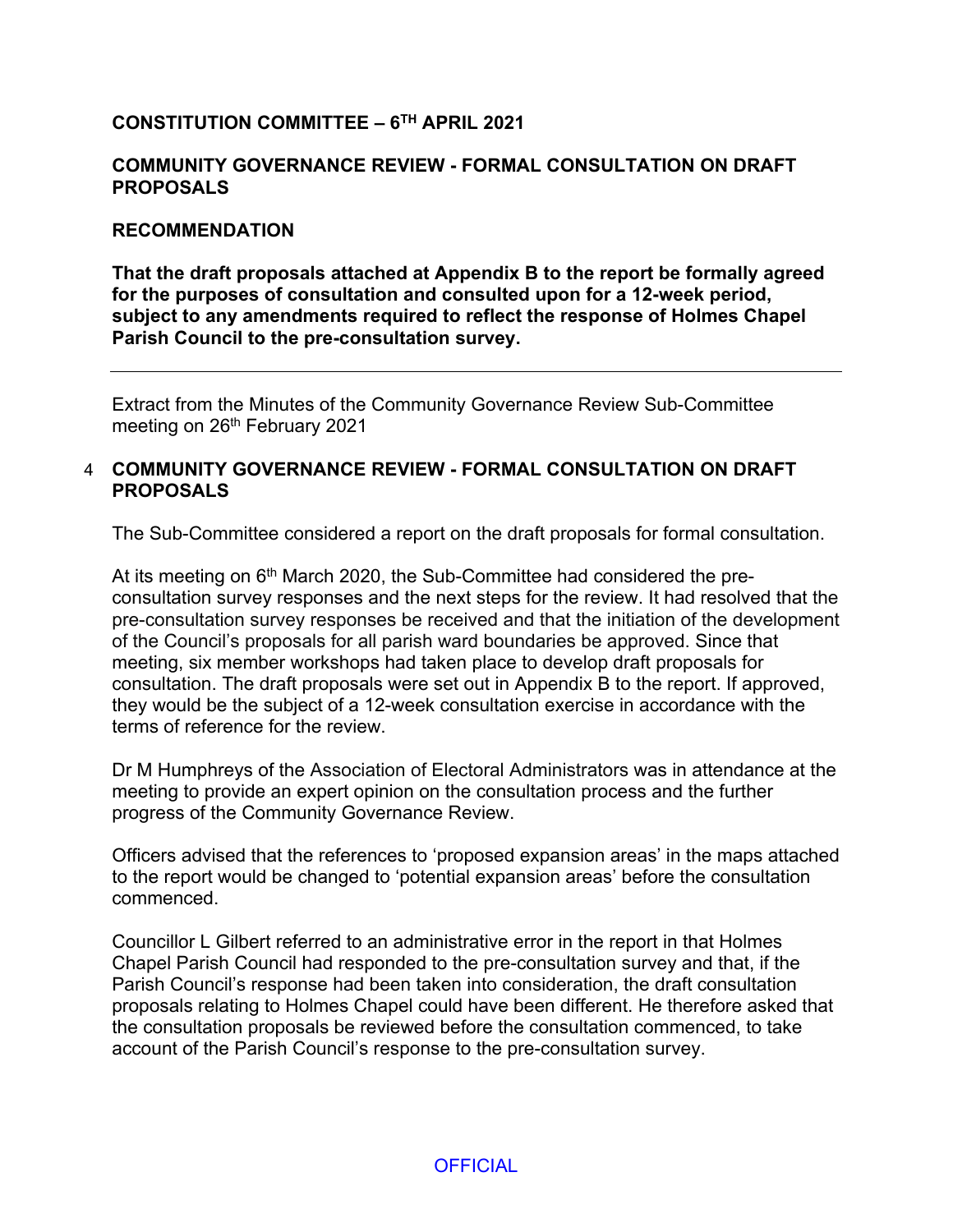The Chairman asked officers to discuss the matter further with Councillor Gilbert after the meeting.

# **RESOLVED**

That the Sub-Committee recommends to the Constitution Committee that the draft proposals attached at Appendix B to the report be formally agreed for the purposes of consultation and consulted upon for a 12-week period, subject to any amendments required to reflect the response of Holmes Chapel Parish Council to the pre-consultation survey.

**Changes made to Draft Recommendations report text, following 26/2/21 Sub Committee feedback. Page numbers refer to the footer of the report.**

| <b>Parishes</b>              | <b>Changes made to Draft Recommendations</b><br>report text, following 26/2/21 Sub Committee<br>feedback                                                                                                                                                                                                                                                                                                        | <b>Report</b><br>section(s)<br>affected                                           |
|------------------------------|-----------------------------------------------------------------------------------------------------------------------------------------------------------------------------------------------------------------------------------------------------------------------------------------------------------------------------------------------------------------------------------------------------------------|-----------------------------------------------------------------------------------|
| Hatherton and<br>Walghertocn | Wording amended to reflect the fact that the<br>Parish Council did respond to the pre-consultation<br>survey (the original wording indicated otherwise)<br>and to note that it opposes the Borough Council's<br>proposed reduction in seats.                                                                                                                                                                    | p41 in both<br>original report<br>and revised<br>version                          |
| Congleton                    | Geographical definitions and elector numbers/<br>proposed seats for the proposed new "Ward 4<br>(South West)" and "Ward 5 (North West)" were the<br>wrong way round.                                                                                                                                                                                                                                            | pp106-107<br>and 224 in<br>original report;<br>pp105-107<br>and 226 in<br>revised |
|                              | It is actually "Ward 5 (North West)" – not "Ward 4<br>(South West)", as originally stated - that would<br>have 5,791 electors and 5 seats (a ratio of 1,158.2<br>electors per seats) and which consists of "polling<br>districts CNW2 and CNW3, the part of Eaton<br>Parish west of A536 that is recommended for<br>transfer to Congleton and the parts of Hulme<br>Walfield and Somerford Booths and Somerford | version                                                                           |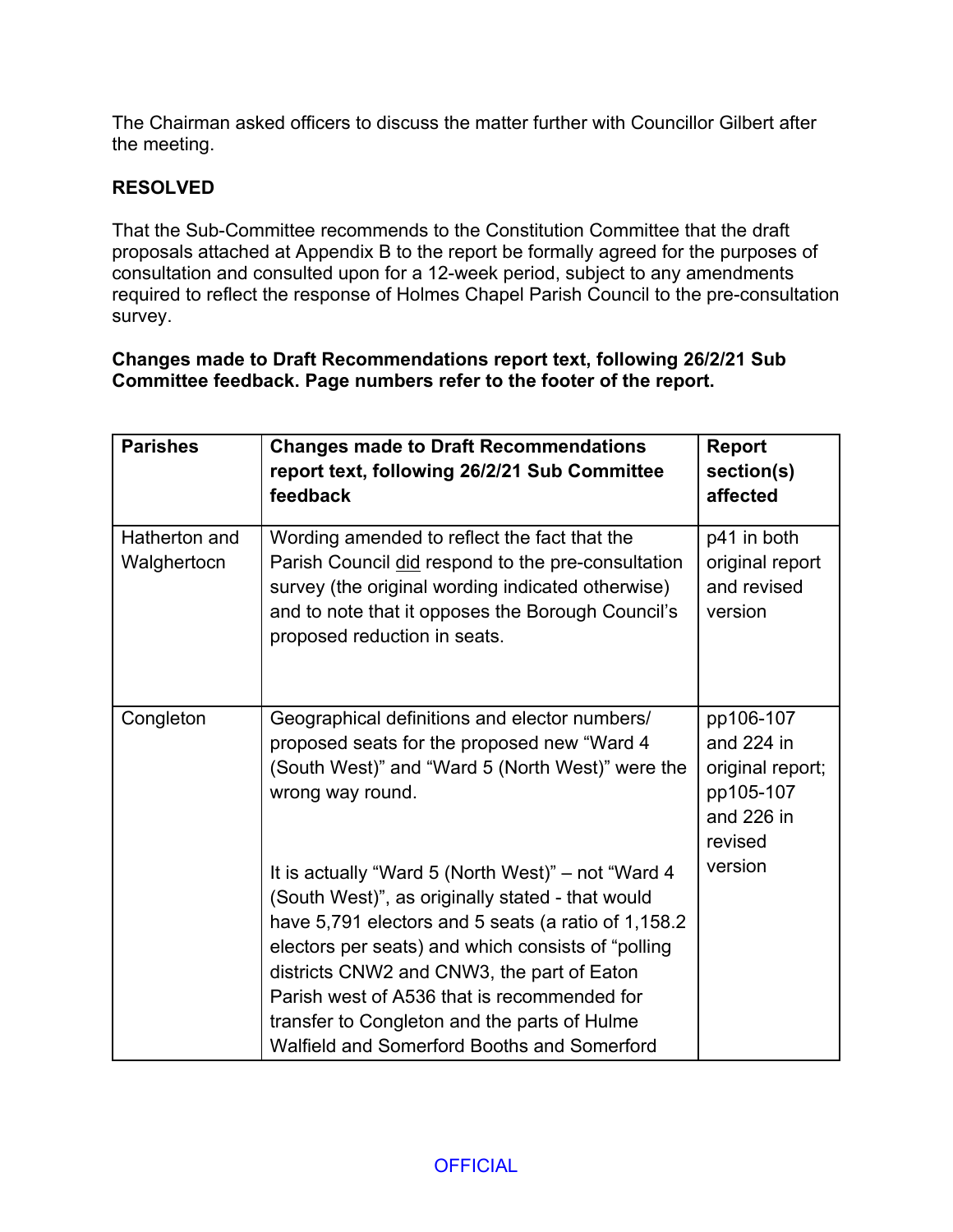|                               | parishes that are recommended for transfer to<br>Congleton".<br>Likewise, it is actually "Ward 4 (South West)" – not<br>"Ward 5 (North West)", as originally stated – that<br>would have 4,865 electors and 4 seats (a ratio of<br>1,216.3 electors per seats) and which consists of<br>"polling districts COW1, COW2, COW3 and<br>COW4".<br>(Map 8a in Appendix 5, which displays the<br>proposed new wards, had the correct ward labels<br>and boundaries in the original report and so did<br>not need amending.)                                                                                                                                                                                                                                                                                                                   |                                                           |
|-------------------------------|----------------------------------------------------------------------------------------------------------------------------------------------------------------------------------------------------------------------------------------------------------------------------------------------------------------------------------------------------------------------------------------------------------------------------------------------------------------------------------------------------------------------------------------------------------------------------------------------------------------------------------------------------------------------------------------------------------------------------------------------------------------------------------------------------------------------------------------|-----------------------------------------------------------|
| Brereton and<br>Holmes Chapel | Wording amended to reflect the fact that the pre-<br>consultation survey responses included:<br>significant support for the potential<br>boundary change (the transfer of the<br>Bluebell Green development and the rest of<br>the potential "expansion area" from<br>Brereton to Holmes Chapel), including<br>support from Holmes Chapel Parish Council<br>and the local Ward Member. The original<br>wording stated incorrectly that there were<br>no responses from the Parish Council and<br>did not mention Ward Member support.<br>opposition from Brereton Parish Council to<br>a boundary change and an explicit request<br>that Bluebell Green should remain within its<br>parish. This was added to ensure that, for<br>balance, the Draft Recommendations<br>reported the views of both of the affected<br>parish councils. | p139 in both<br>original report<br>and revised<br>version |
| Adlington and<br>Poynton      | Wording amended to reflect the fact that the two<br>houses affected by the proposed boundary                                                                                                                                                                                                                                                                                                                                                                                                                                                                                                                                                                                                                                                                                                                                           | pp179-181 of<br>original report;                          |
|                               | change are already on the Poynton electoral roll<br>and therefore already vote in Poynton Town                                                                                                                                                                                                                                                                                                                                                                                                                                                                                                                                                                                                                                                                                                                                         | pp179-182 of                                              |

# **OFFICIAL**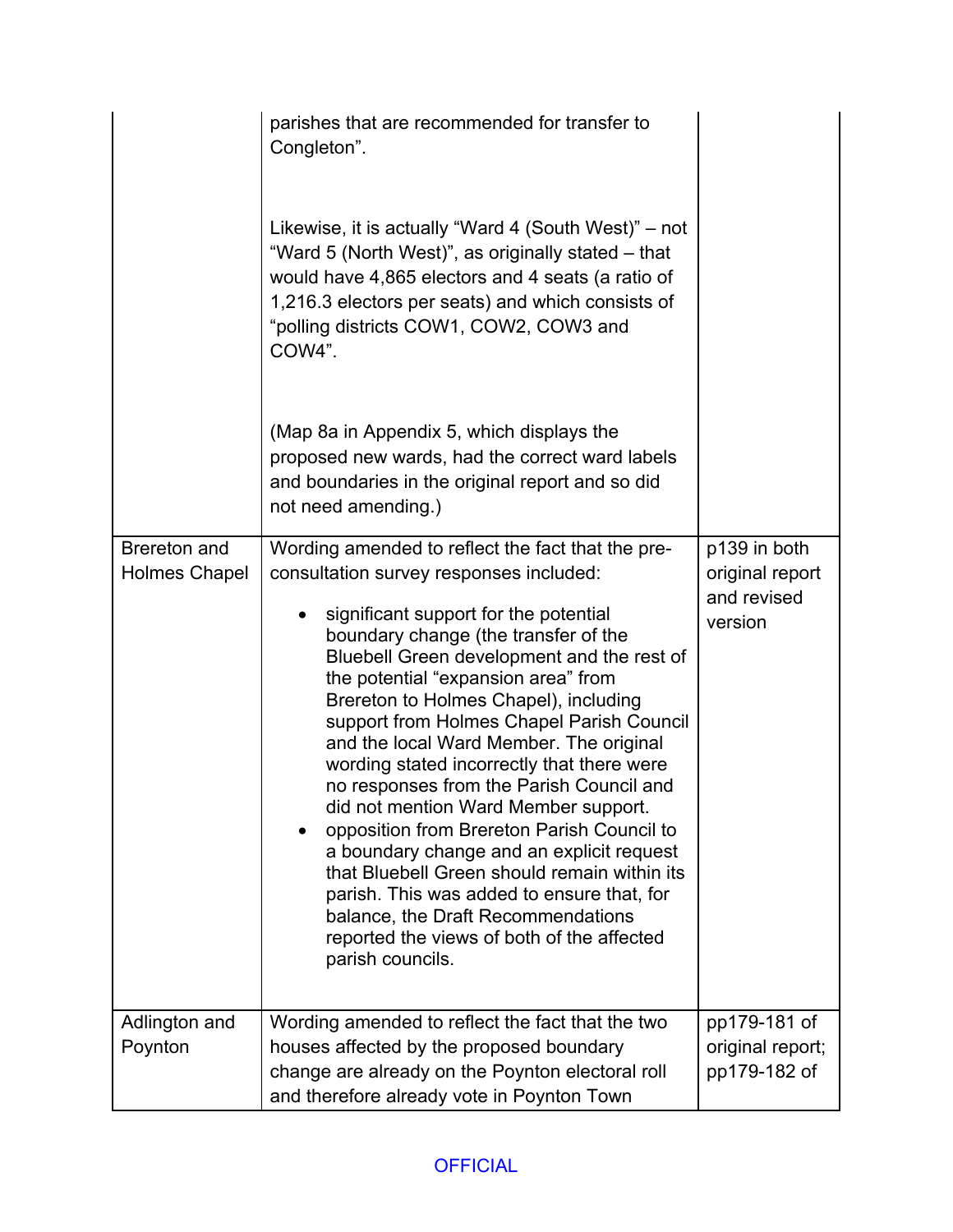|               | Council elections (not in Adlington parish<br>elections, as the original wording implied).                                                                                                                                                                                                                                                                                                                                                                                                   | revised<br>version                                                 |
|---------------|----------------------------------------------------------------------------------------------------------------------------------------------------------------------------------------------------------------------------------------------------------------------------------------------------------------------------------------------------------------------------------------------------------------------------------------------------------------------------------------------|--------------------------------------------------------------------|
|               | This means the proposed boundary change would<br>not involve the transfer of any electors (it was<br>previously estimated that four electors would be<br>moved). As a result, some of the future<br>governance electorate figures and ratios for 2025<br>have been altered:                                                                                                                                                                                                                  |                                                                    |
|               | the Poynton Town Council West ward<br>electorate figure is now estimated at 6,258<br>(previously 6,262) and its ratio is now 894<br>electors per councillor (previously 894.6).<br>for Poynton Town Council as a whole, the<br>electorate figure is now 12,208 (previously<br>12,212) and its ratio is now 872 (previously<br>872.3).<br>the Adlington parish electorate figure is now<br>$\bullet$<br>983 (previously 979) and its ratio is now<br>109.2 (previously 108.8).                |                                                                    |
|               | As a result, the "Adlington" section in Appendix 2<br>(explaining how the number of transferred electors)<br>was calculated) no longer applies and has been<br>deleted. Footnote 10 in Appendix 2 amended for<br>same reason.                                                                                                                                                                                                                                                                | pp192-193 of<br>original report;<br>p194 of<br>revised<br>version  |
| Wilmslow area | Wording amended to explain that:<br>whilst the electorate forecasts for Handforth did<br>not take account of potential new housing on<br>the Garden Village site, these forecasts were<br>based on the latest available information at the<br>time they were produced (early 2019);<br>the Council's latest housing forecast, as set out<br>in its 2019/20 Housing Monitoring Update<br>(HMU), now expects 150 houses to be built on<br>the Garden Village site by the end of March<br>2025; | p182 of<br>original report;<br>pp183-184 of<br>revised<br>version) |